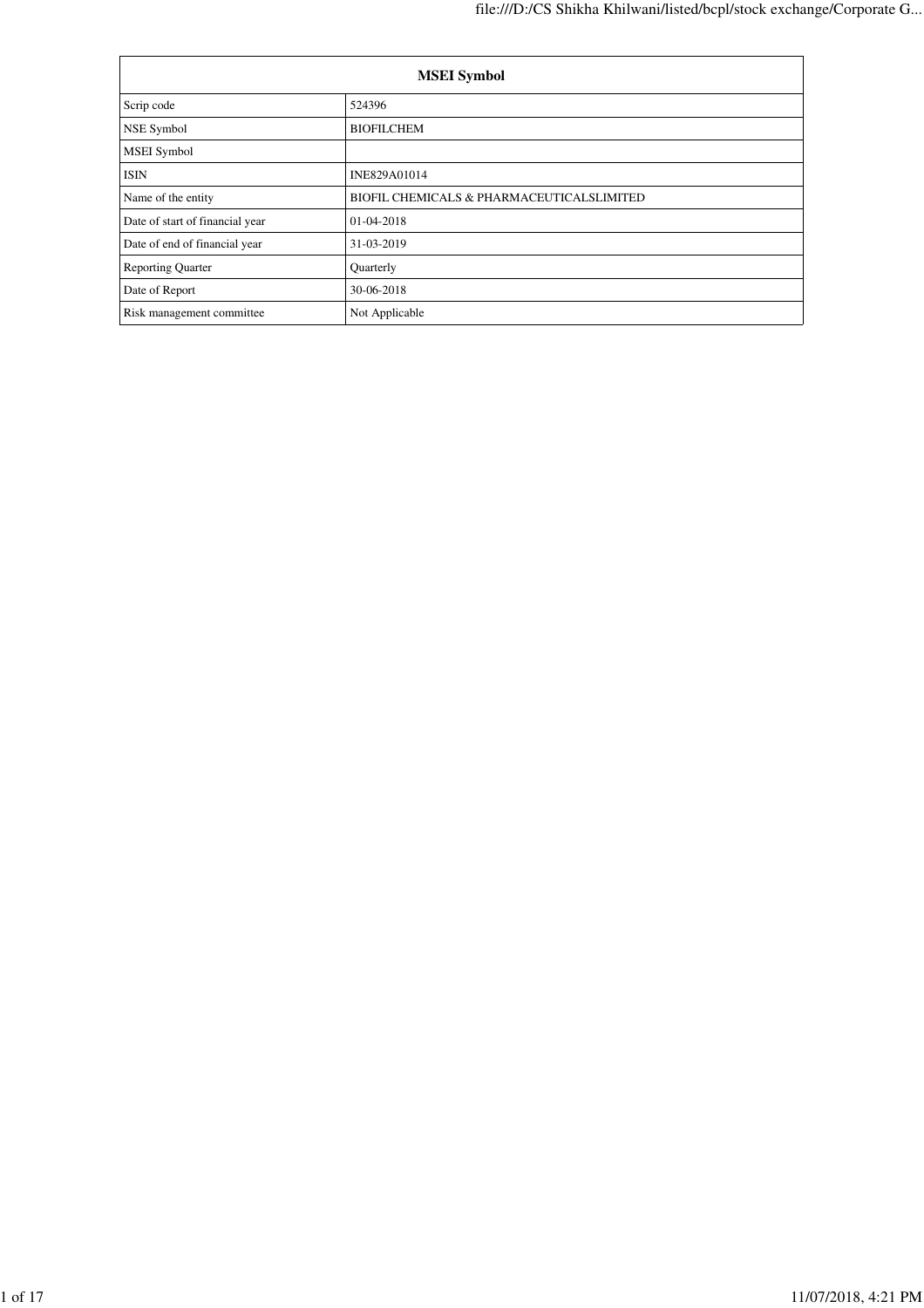|                | <b>Annexure I</b>                                              |                                                     |            |            |                                                       |                            |                               |                                                                                      |                      |                                            |                                                                                                                                                    |                                                                                                                                                                          |                                                                                                                                                                                                               |                                      |                                      |
|----------------|----------------------------------------------------------------|-----------------------------------------------------|------------|------------|-------------------------------------------------------|----------------------------|-------------------------------|--------------------------------------------------------------------------------------|----------------------|--------------------------------------------|----------------------------------------------------------------------------------------------------------------------------------------------------|--------------------------------------------------------------------------------------------------------------------------------------------------------------------------|---------------------------------------------------------------------------------------------------------------------------------------------------------------------------------------------------------------|--------------------------------------|--------------------------------------|
|                | Annexure I to be submitted by listed entity on quarterly basis |                                                     |            |            |                                                       |                            |                               |                                                                                      |                      |                                            |                                                                                                                                                    |                                                                                                                                                                          |                                                                                                                                                                                                               |                                      |                                      |
|                |                                                                |                                                     |            |            |                                                       |                            |                               | I. Composition of Board of Directors                                                 |                      |                                            |                                                                                                                                                    |                                                                                                                                                                          |                                                                                                                                                                                                               |                                      |                                      |
|                |                                                                |                                                     |            |            |                                                       |                            |                               | Disclosure of notes on composition of board of directors explanatory                 |                      |                                            |                                                                                                                                                    |                                                                                                                                                                          |                                                                                                                                                                                                               |                                      |                                      |
|                |                                                                |                                                     |            |            |                                                       |                            |                               | Is there any change in information of board of directors compare to previous quarter |                      |                                            |                                                                                                                                                    |                                                                                                                                                                          |                                                                                                                                                                                                               |                                      |                                      |
| Sr             | Title<br>(Mr<br>Ms)                                            | Name of the<br>Director                             | PAN        | <b>DIN</b> | Category 1<br>of directors                            | Category 2<br>of directors | Category<br>3 of<br>directors | Date of<br>appointment<br>in the<br>current term                                     | Date of<br>cessation | Tenure<br>of<br>director<br>(in<br>months) | No of<br>Directorship<br>in listed<br>entities<br>including<br>this listed<br>entity (Refer<br>Regulation<br>$25(1)$ of<br>Listing<br>Regulations) | Number of<br>memberships<br>in Audit/<br>Stakeholder<br>Committee(s)<br>including this<br>listed entity<br>(Refer<br>Regulation<br>$26(1)$ of<br>Listing<br>Regulations) | No of post<br>of<br>Chairperson<br>in Audit/<br>Stakeholder<br>Committee<br>held in<br>listed<br>entities<br>including<br>this listed<br>entity (Refer<br>Regulation<br>$26(1)$ of<br>Listing<br>Regulations) | Notes for<br>not<br>providing<br>PAN | Notes for<br>not<br>providing<br>DIN |
| $\mathbf{1}$   | Mr                                                             | <b>RAMESH</b><br><b>SHAH</b>                        | AHCPS6091A | 00028819   | Executive<br>Director                                 | Chairperson MD             |                               | $01 - 10 - 2013$                                                                     |                      |                                            | 1                                                                                                                                                  | $\mathbf{0}$                                                                                                                                                             | $\boldsymbol{0}$                                                                                                                                                                                              |                                      |                                      |
| $\overline{c}$ | Mr                                                             | <b>ROMIL</b><br><b>SHAH</b>                         | AYRPS6913K | 00326110   | Non-<br>Executive -<br>Non<br>Independent<br>Director | Not<br>Applicable          |                               | 30-07-2005                                                                           |                      |                                            | 1                                                                                                                                                  | $\overline{c}$                                                                                                                                                           | $\boldsymbol{0}$                                                                                                                                                                                              |                                      |                                      |
| 3              | Mrs                                                            | <b>SHAILA</b><br><b>JAIN</b>                        | AGKPJ2577P | 00326130   | Non-<br>Executive -<br>Independent<br>Director        | Not<br>Applicable          |                               | 01-04-2014                                                                           |                      | 60                                         | 1                                                                                                                                                  | $\overline{c}$                                                                                                                                                           | $\overline{c}$                                                                                                                                                                                                |                                      |                                      |
| $\overline{4}$ | Mr                                                             | <b>SUBHASH</b><br><b>CHANDRA</b><br><b>SWARNKAR</b> | AGTPS5694R | 01658151   | Non-<br>Executive -<br>Independent<br>Director        | Not<br>Applicable          |                               | 13-08-2015                                                                           |                      | 60                                         | 1                                                                                                                                                  | $\overline{c}$                                                                                                                                                           | $\mathbf{0}$                                                                                                                                                                                                  |                                      |                                      |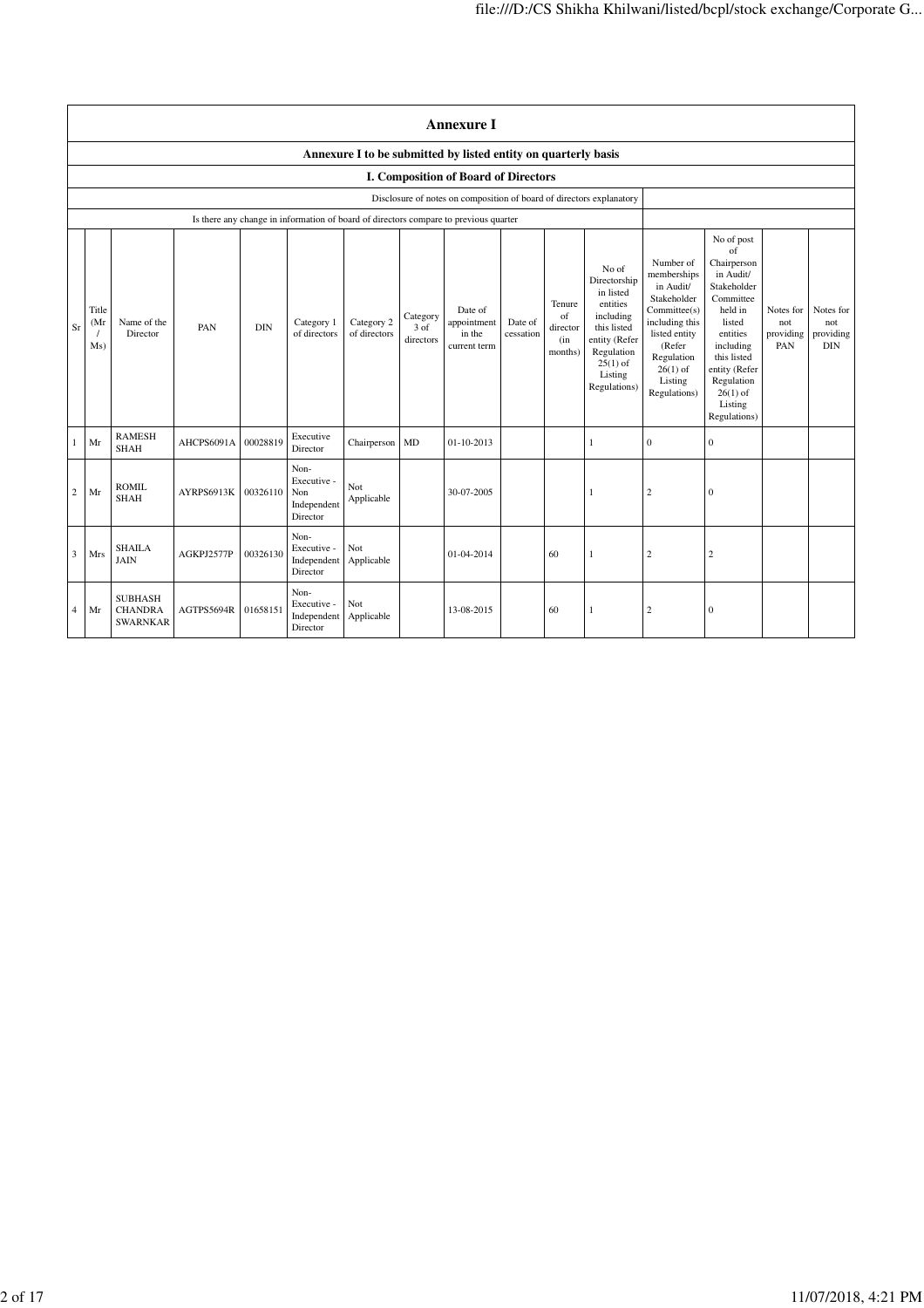|    | <b>Audit Committee Details</b> |                                                                 |                                          |                                 |  |  |  |  |  |
|----|--------------------------------|-----------------------------------------------------------------|------------------------------------------|---------------------------------|--|--|--|--|--|
| Sr | <b>DIN</b> Number              | Name of Committee members                                       | Category 1 of directors                  | Category 2 of directors Remarks |  |  |  |  |  |
|    | 00326130                       | <b>SHAILA JAIN</b>                                              | Non-Executive - Independent Director     | Chairperson                     |  |  |  |  |  |
|    | 01658151                       | SUBHASH CHANDRA SWARNKAR   Non-Executive - Independent Director |                                          | Member                          |  |  |  |  |  |
|    | 00326110                       | ROMIL SHAH                                                      | Non-Executive - Non Independent Director | Member                          |  |  |  |  |  |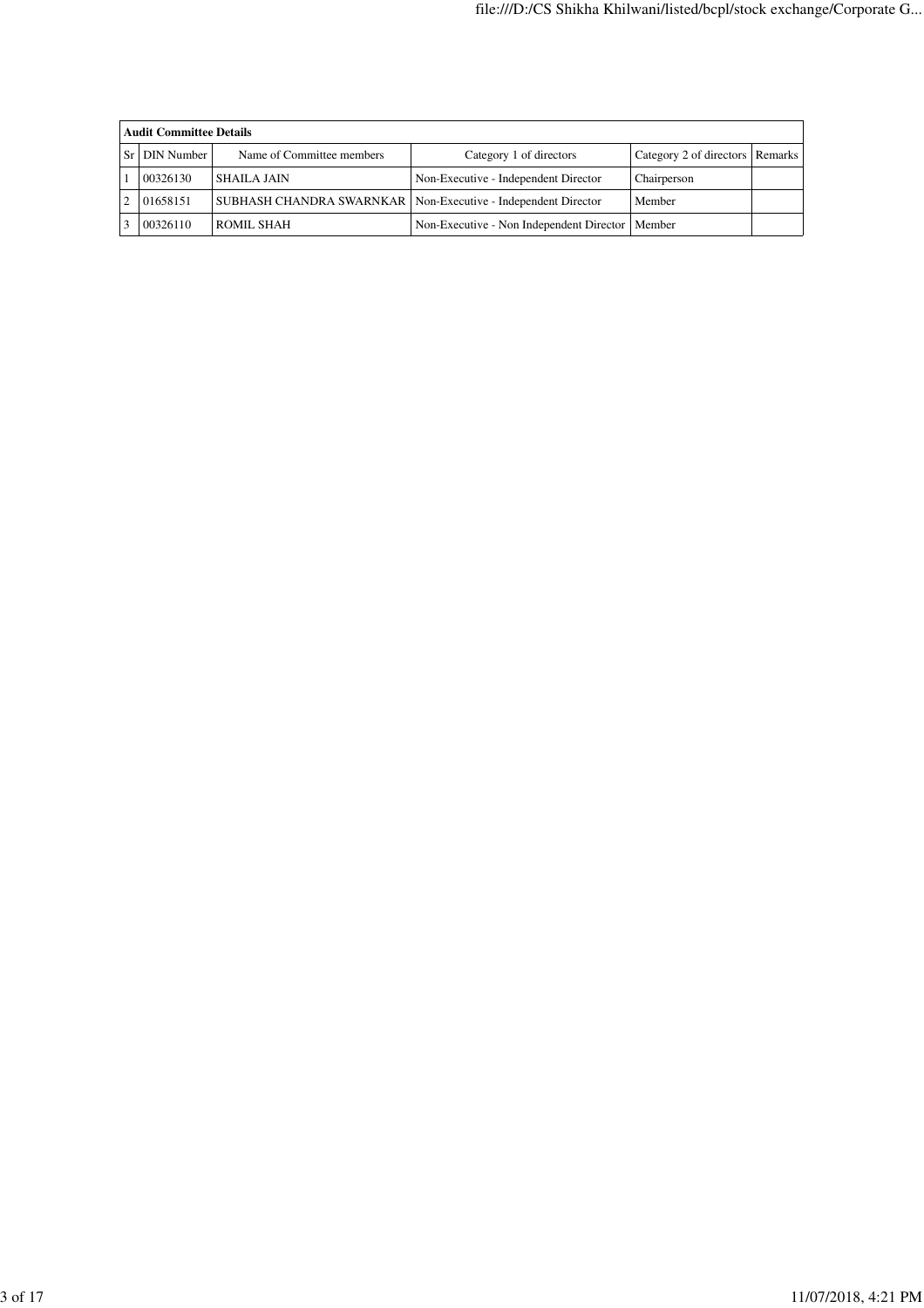| Nomination and remuneration committee |                                                                 |                                                   |                                   |  |  |  |  |  |  |  |
|---------------------------------------|-----------------------------------------------------------------|---------------------------------------------------|-----------------------------------|--|--|--|--|--|--|--|
| <b>DIN Number</b><br>Sr <sub>1</sub>  | Name of Committee members                                       | Category 1 of directors                           | Category 2 of directors   Remarks |  |  |  |  |  |  |  |
| 00326130                              | <b>SHAILA JAIN</b>                                              | Non-Executive - Independent Director              | Chairperson                       |  |  |  |  |  |  |  |
| 01658151                              | SUBHASH CHANDRA SWARNKAR   Non-Executive - Independent Director |                                                   | Member                            |  |  |  |  |  |  |  |
| 00326110                              | ROMIL SHAH                                                      | Non-Executive - Non Independent Director   Member |                                   |  |  |  |  |  |  |  |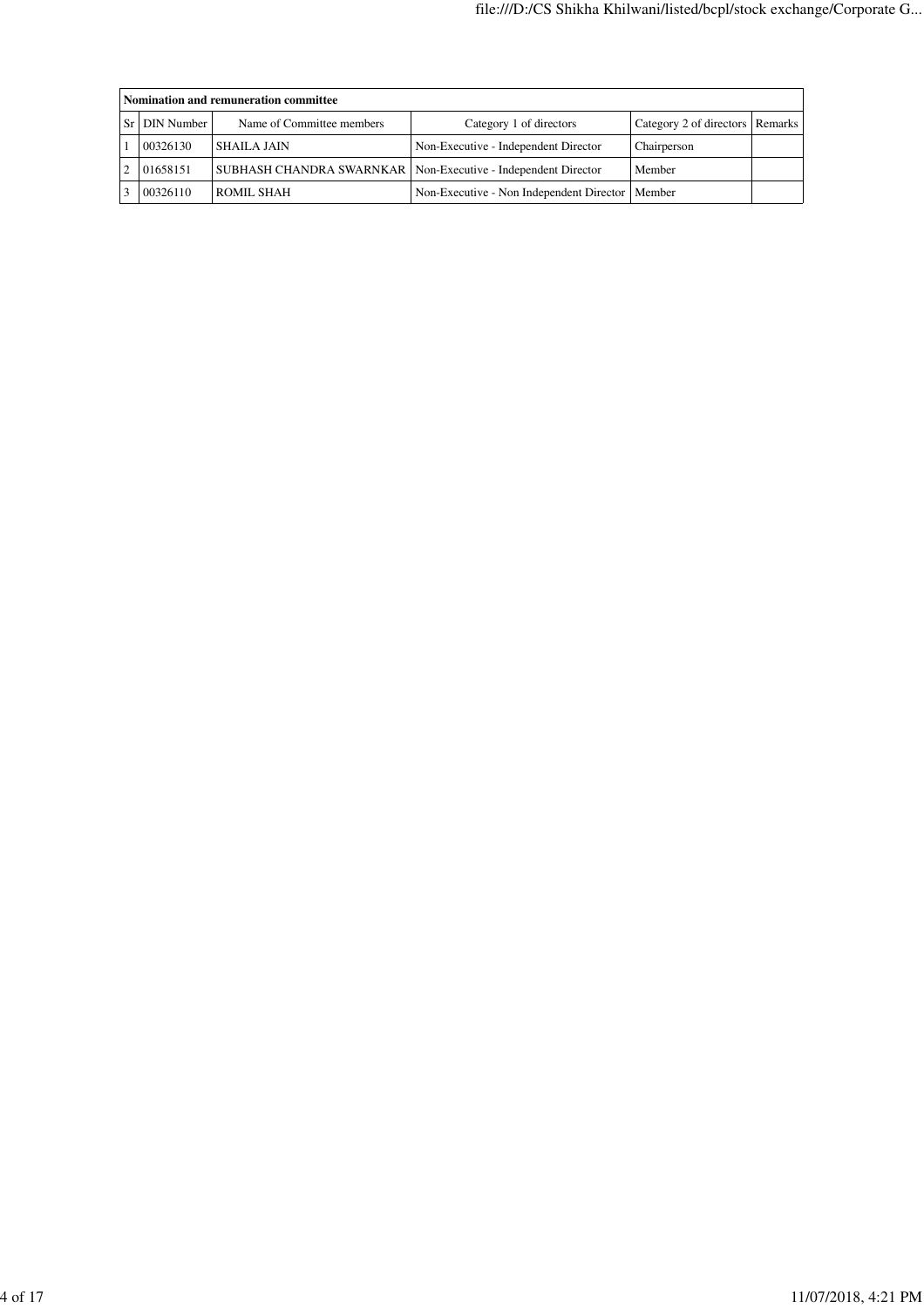| <b>Stakeholders Relationship Committee</b> |                                                                 |                                          |                                   |  |  |  |  |  |  |  |
|--------------------------------------------|-----------------------------------------------------------------|------------------------------------------|-----------------------------------|--|--|--|--|--|--|--|
| Sr   DIN Number                            | Name of Committee members                                       | Category 1 of directors                  | Category 2 of directors   Remarks |  |  |  |  |  |  |  |
| 00326130                                   | <b>SHAILA JAIN</b>                                              | Non-Executive - Independent Director     | Chairperson                       |  |  |  |  |  |  |  |
| 01658151                                   | SUBHASH CHANDRA SWARNKAR   Non-Executive - Independent Director |                                          | Member                            |  |  |  |  |  |  |  |
| 00326110                                   | ROMIL SHAH                                                      | Non-Executive - Non Independent Director | Member                            |  |  |  |  |  |  |  |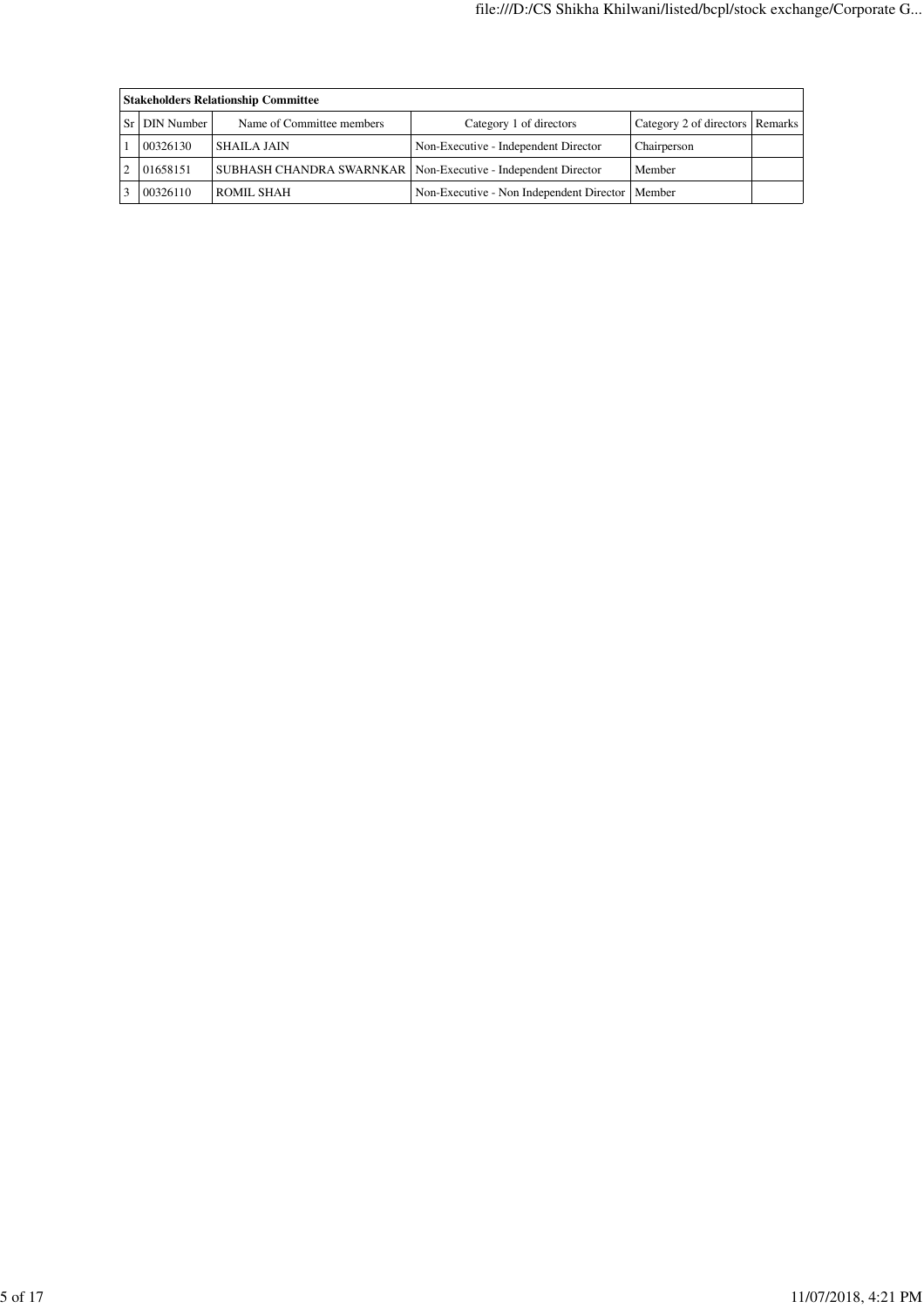|     | <b>Risk Management Committee</b> |                           |                         |                         |         |
|-----|----------------------------------|---------------------------|-------------------------|-------------------------|---------|
| -Sr | <b>DIN Number</b>                | Name of Committee members | Category 1 of directors | Category 2 of directors | Remarks |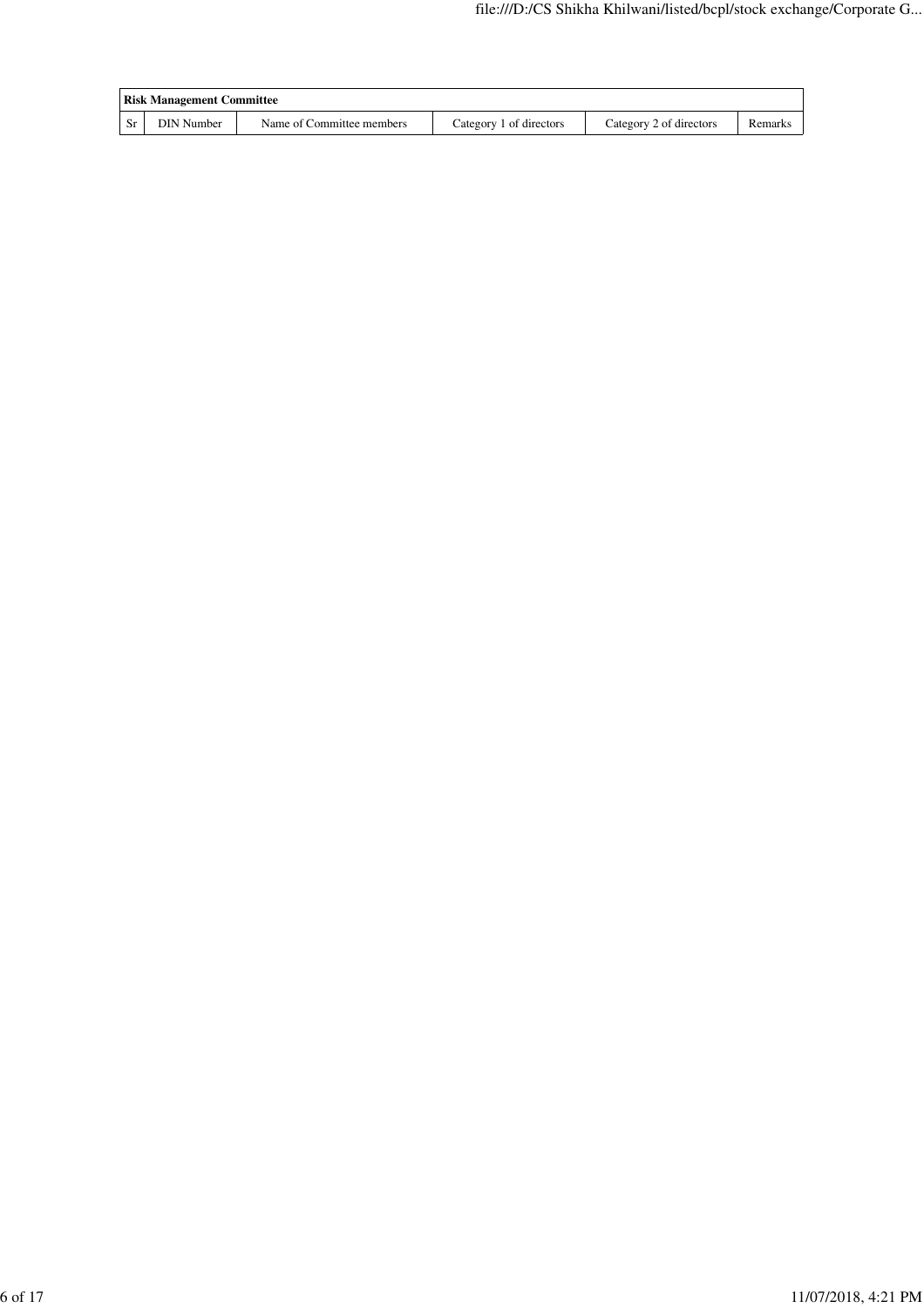|                   | Corporate Social Responsibility Committee |                         |                         |         |
|-------------------|-------------------------------------------|-------------------------|-------------------------|---------|
| <b>DIN</b> Number | Name of Committee members                 | Category 1 of directors | Category 2 of directors | Remarks |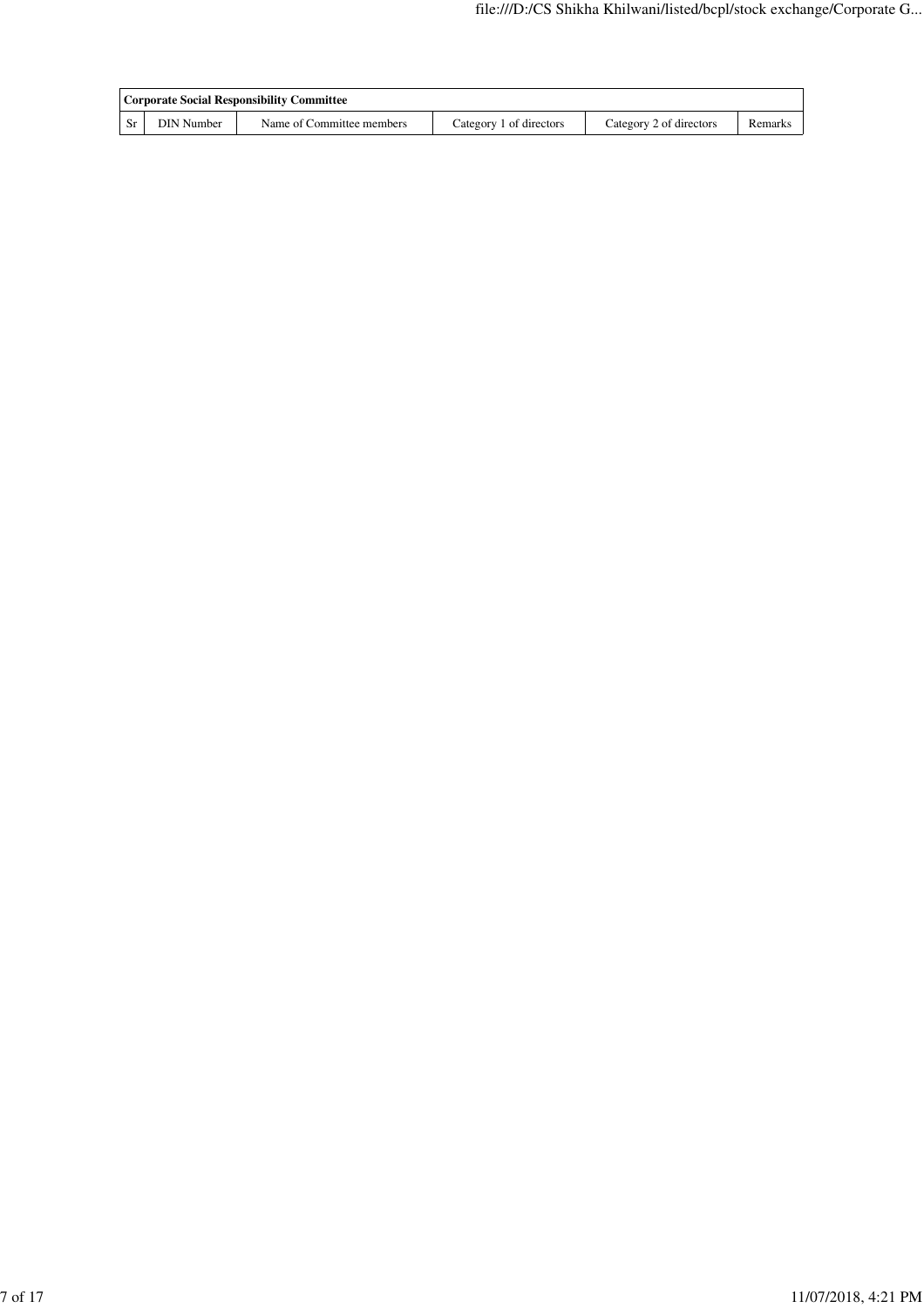| <b>Other Committee</b> |                                                                                                                                     |  |  |
|------------------------|-------------------------------------------------------------------------------------------------------------------------------------|--|--|
|                        | Sr   DIN Number   Name of Committee members   Name of other committee   Category 1 of directors   Category 2 of directors   Remarks |  |  |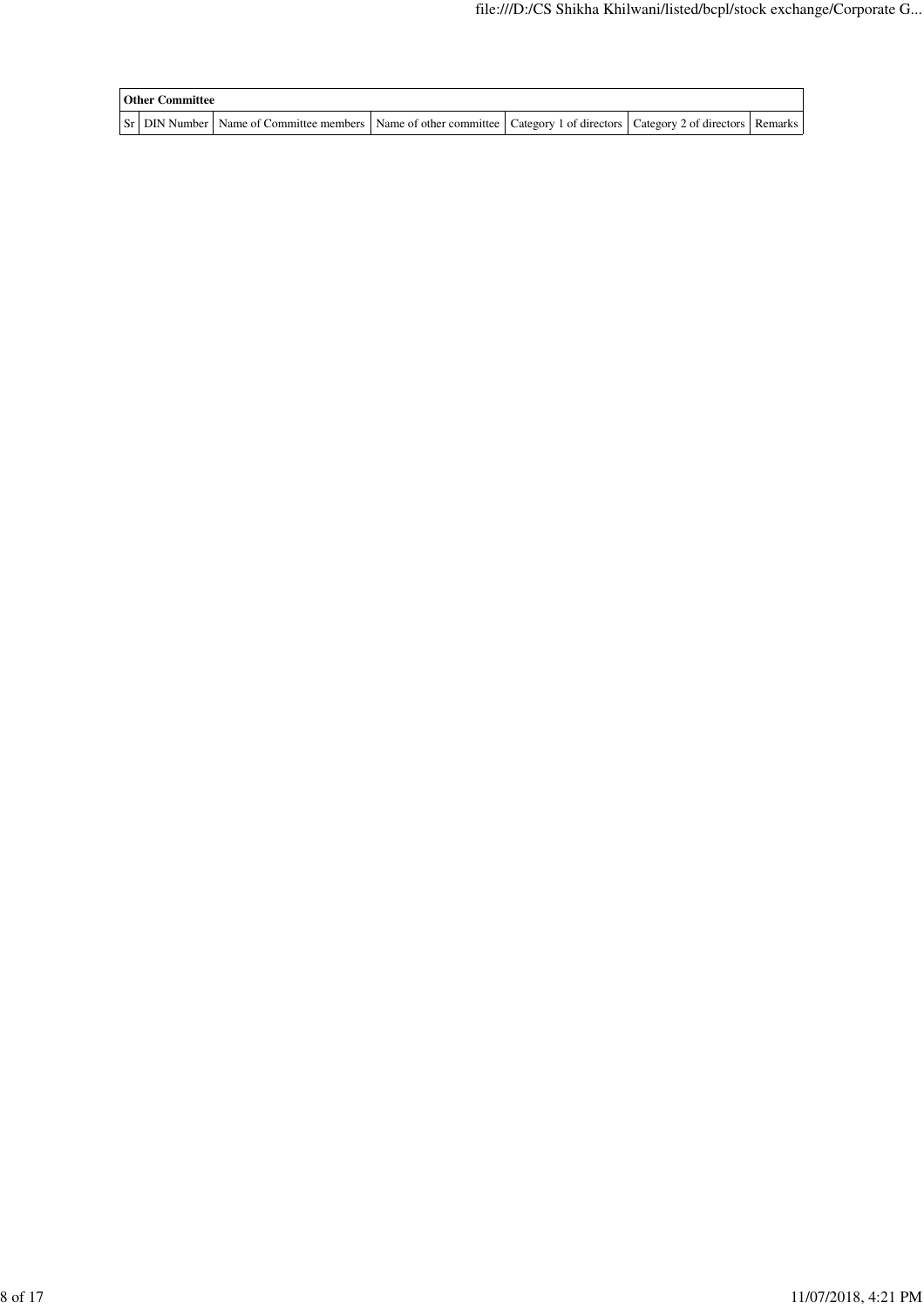|    | Annexure 1                                               |                                                                  |                                                                |  |  |  |  |
|----|----------------------------------------------------------|------------------------------------------------------------------|----------------------------------------------------------------|--|--|--|--|
|    | <b>Annexure 1</b>                                        |                                                                  |                                                                |  |  |  |  |
|    | <b>III.</b> Meeting of Board of Directors                |                                                                  |                                                                |  |  |  |  |
|    |                                                          | Disclosure of notes on meeting of board of directors explanatory |                                                                |  |  |  |  |
| Sr | $Date(s)$ of meeting (if any) in the<br>previous quarter | $Date(s)$ of meeting (if any) in the<br>current quarter          | Maximum gap between any two consecutive (in<br>number of days) |  |  |  |  |
|    | 12-02-2018                                               |                                                                  |                                                                |  |  |  |  |
| ◠  |                                                          | 106                                                              |                                                                |  |  |  |  |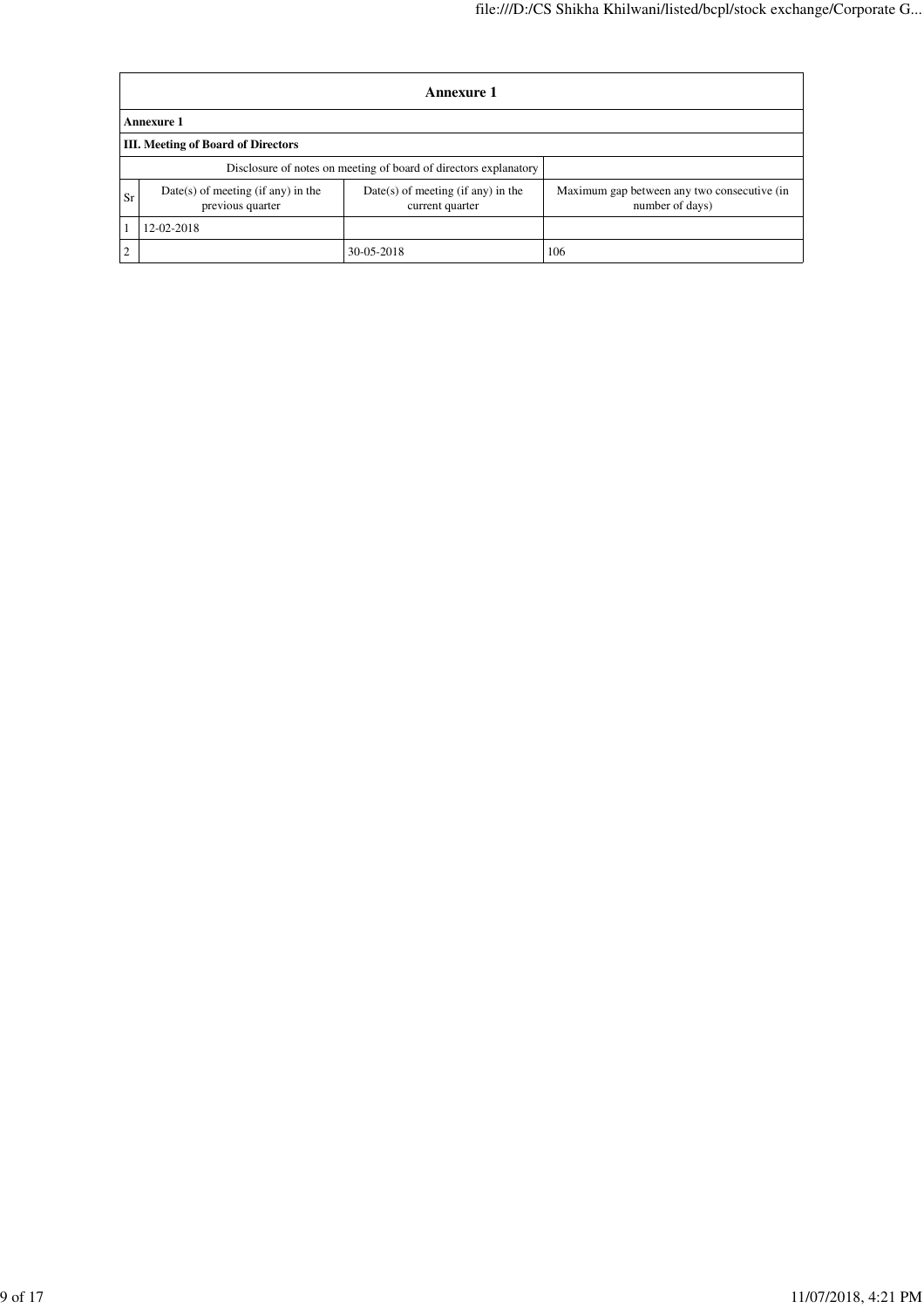|    | <b>Annexure 1</b>                                |                                                                     |                                                     |                              |                                                                        |                                                                               |                               |  |
|----|--------------------------------------------------|---------------------------------------------------------------------|-----------------------------------------------------|------------------------------|------------------------------------------------------------------------|-------------------------------------------------------------------------------|-------------------------------|--|
|    | <b>IV. Meeting of Committees</b>                 |                                                                     |                                                     |                              |                                                                        |                                                                               |                               |  |
|    |                                                  |                                                                     |                                                     |                              |                                                                        | Disclosure of notes on meeting of committees explanatory                      |                               |  |
| Sr | Name of<br>Committee                             | $Date(s)$ of meeting<br>of the committee in<br>the relevant quarter | Whether<br>requirement of<br>Ouorum met<br>(Yes/No) | Requirement<br>of Quorum met | $Date(s)$ of meeting<br>of the committee in<br>the previous<br>quarter | Maximum gap<br>between any two<br>consecutive meetings<br>(in number of days) | Name of<br>other<br>committee |  |
|    | Audit<br>Committee                               | 30-05-2018                                                          | Yes                                                 | 3                            | 12-02-2018                                                             | 106                                                                           |                               |  |
| 2  | <b>Stakeholders</b><br>Relationship<br>Committee | 30-05-2018                                                          | Yes                                                 | 3                            | 12-02-2018                                                             | 106                                                                           |                               |  |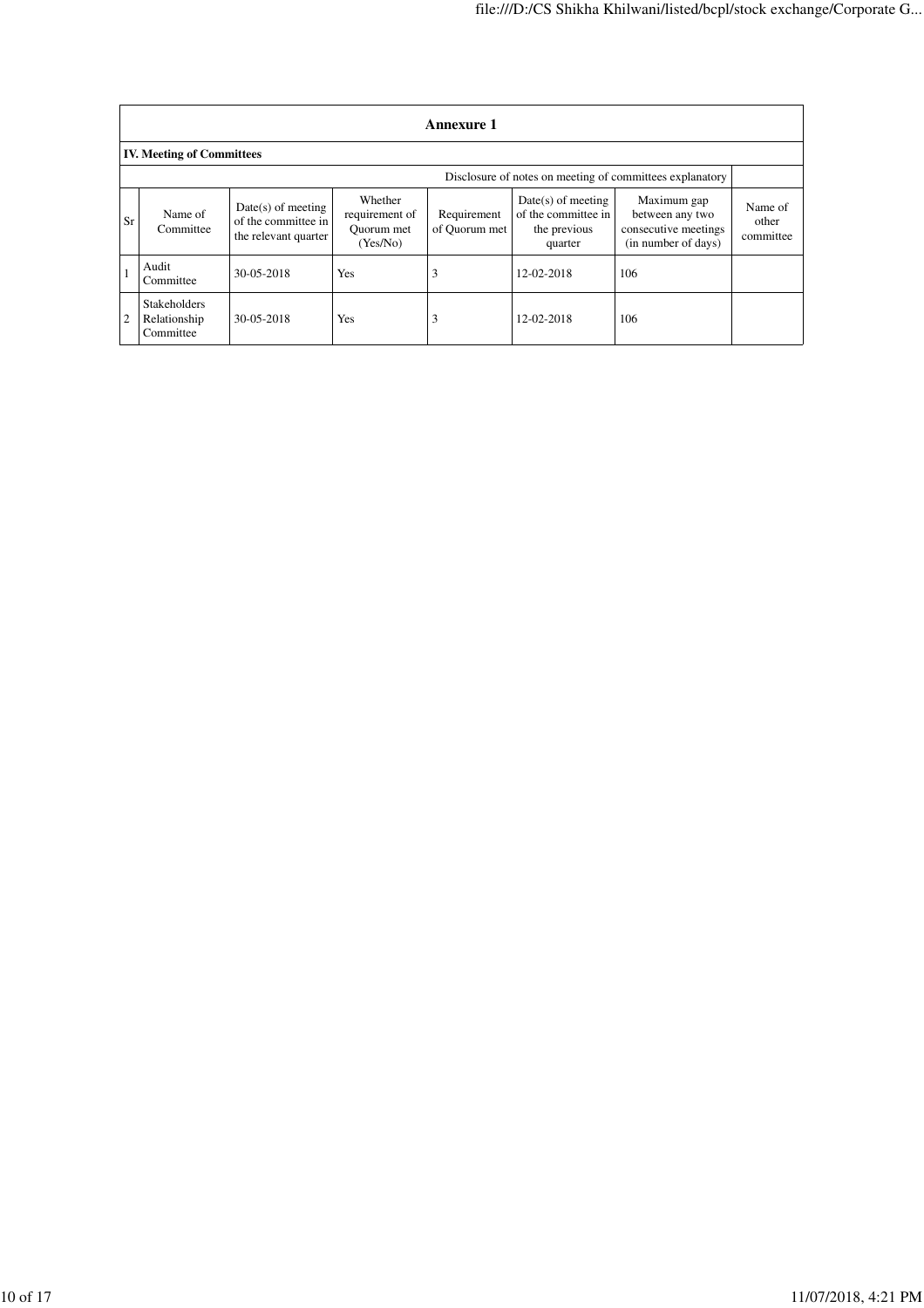|                | <b>Annexure 1</b>                                                                                         |                                                                    |                        |  |  |  |  |  |
|----------------|-----------------------------------------------------------------------------------------------------------|--------------------------------------------------------------------|------------------------|--|--|--|--|--|
|                | V. Related Party Transactions                                                                             |                                                                    |                        |  |  |  |  |  |
| Sr             | Subject                                                                                                   | If status is "No" details of non-<br>compliance may be given here. |                        |  |  |  |  |  |
|                | Whether prior approval of audit committee obtained                                                        | Yes                                                                |                        |  |  |  |  |  |
| $\overline{2}$ | Whether shareholder approval obtained for material RPT                                                    | Yes                                                                |                        |  |  |  |  |  |
| 3              | Whether details of RPT entered into pursuant to omnibus<br>approval have been reviewed by Audit Committee |                                                                    |                        |  |  |  |  |  |
|                | Disclosure of notes on related party transactions<br>Textual Information(1)                               |                                                                    |                        |  |  |  |  |  |
|                | Disclosure of notes of material transaction with related party                                            |                                                                    | Textual Information(2) |  |  |  |  |  |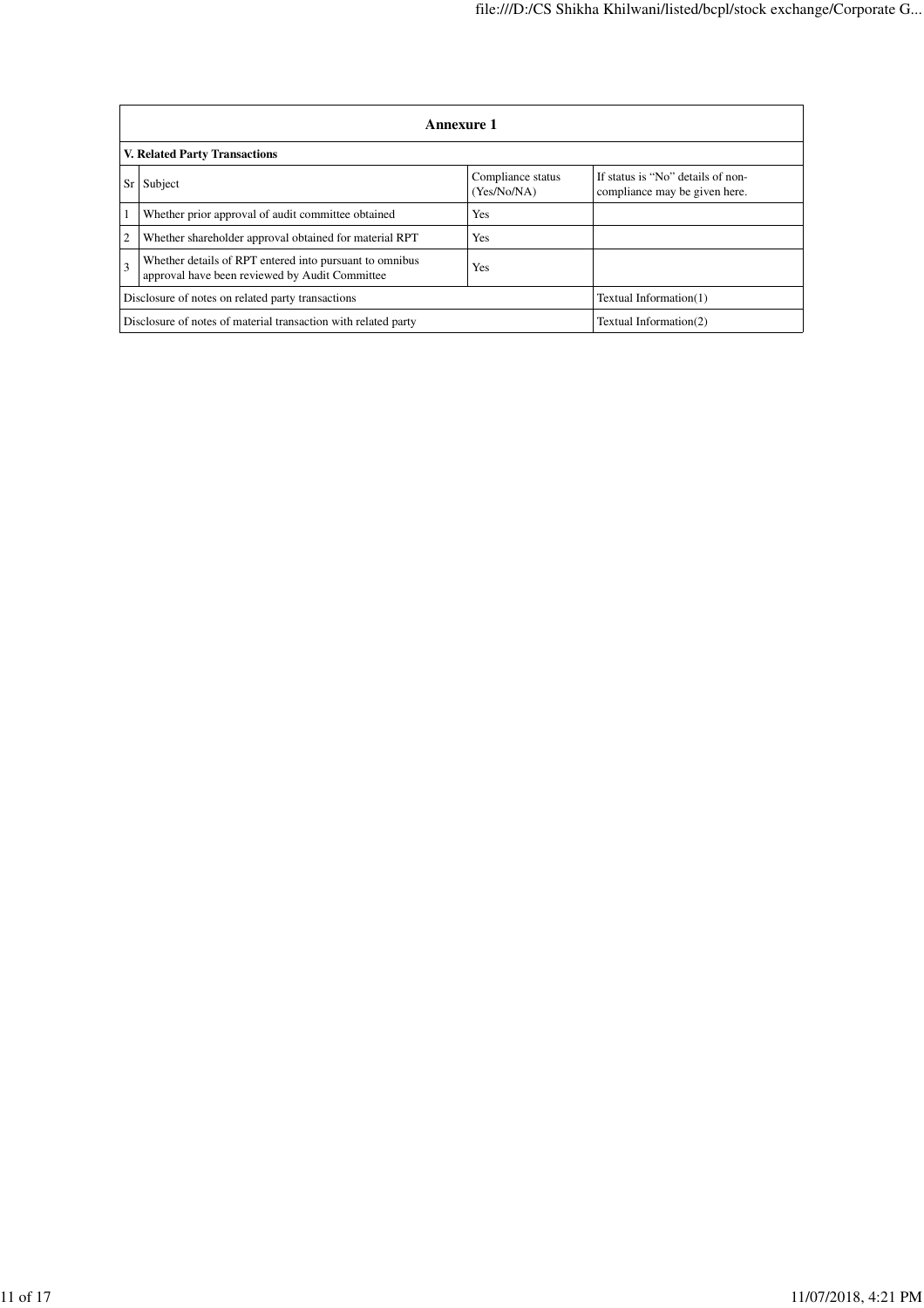|                        | <b>Text Block</b>                                                                                              |                                                                                                                          |                                      |                            |  |  |  |
|------------------------|----------------------------------------------------------------------------------------------------------------|--------------------------------------------------------------------------------------------------------------------------|--------------------------------------|----------------------------|--|--|--|
|                        |                                                                                                                | During the Quarter ended on 30th June 2018, the Company has entered into below mentioned related<br>party transaction :- |                                      |                            |  |  |  |
|                        | S. No Name of the Related Party                                                                                |                                                                                                                          | Nature of transaction                | Amount of transaction      |  |  |  |
| Textual Information(1) | 1.                                                                                                             | Cyano Pharma Private Limited                                                                                             | Sale /Purchase/Jobwork 38, 31, 165/- |                            |  |  |  |
|                        | 2.                                                                                                             | Mid (India) Pharmaceuticals Private Limited                                                                              | Loan Repayment<br>Loan Taken         | 23,00,000/-<br>23,00,000/- |  |  |  |
|                        | 3.                                                                                                             | Ketan Shah                                                                                                               | Salary                               | 4,35,000/-                 |  |  |  |
|                        |                                                                                                                |                                                                                                                          |                                      |                            |  |  |  |
| Textual Information(2) | During the quarter eneded 30th June 2018, The company does not have any material related party<br>transaction. |                                                                                                                          |                                      |                            |  |  |  |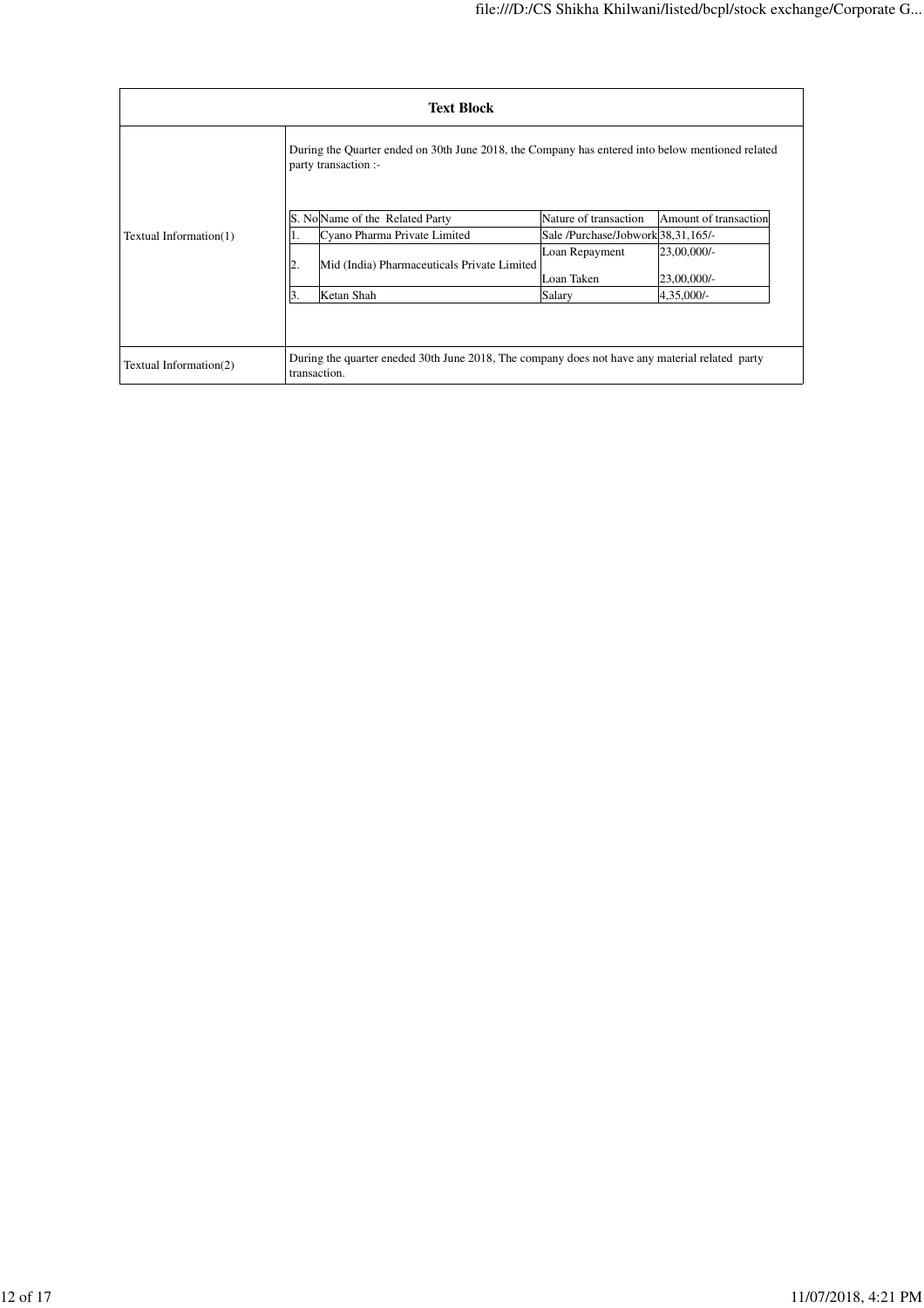| <b>Annexure 1</b>       |                                                                                                                                                                                                                 |                               |  |  |
|-------------------------|-----------------------------------------------------------------------------------------------------------------------------------------------------------------------------------------------------------------|-------------------------------|--|--|
| <b>VI. Affirmations</b> |                                                                                                                                                                                                                 |                               |  |  |
| Sr <sub>1</sub>         | Subject                                                                                                                                                                                                         | Compliance status<br>(Yes/No) |  |  |
|                         | The composition of Board of Directors is in terms of SEBI (Listing obligations and disclosure requirements)<br>Regulations, 2015                                                                                | Yes                           |  |  |
| $\overline{2}$          | The composition of the following committees is in terms of SEBI(Listing obligations and disclosure<br>requirements) Regulations, 2015 a. Audit Committee                                                        | Yes                           |  |  |
| 3                       | The composition of the following committees is in terms of SEBI(Listing obligations and disclosure<br>requirements) Regulations, 2015. b. Nomination & remuneration committee                                   | Yes                           |  |  |
| $\overline{4}$          | The composition of the following committees is in terms of SEBI(Listing obligations and disclosure<br>requirements) Regulations, 2015. c. Stakeholders relationship committee                                   | Yes                           |  |  |
| 5                       | The composition of the following committees is in terms of SEBI(Listing obligations and disclosure<br>requirements) Regulations, 2015. d. Risk management committee (applicable to the top 100 listed entities) | NA                            |  |  |
| 6                       | The committee members have been made aware of their powers, role and responsibilities as specified in SEBI<br>(Listing obligations and disclosure requirements) Regulations, 2015.                              | Yes                           |  |  |
| $\tau$                  | The meetings of the board of directors and the above committees have been conducted in the manner as<br>specified in SEBI (Listing obligations and disclosure requirements) Regulations, 2015.                  | Yes                           |  |  |
| 8                       | This report and/or the report submitted in the previous quarter has been placed before Board of Directors.                                                                                                      | Yes                           |  |  |
| 9                       | Any comments/observations/advice of Board of Directors may be mentioned here:                                                                                                                                   | Textual<br>Information $(1)$  |  |  |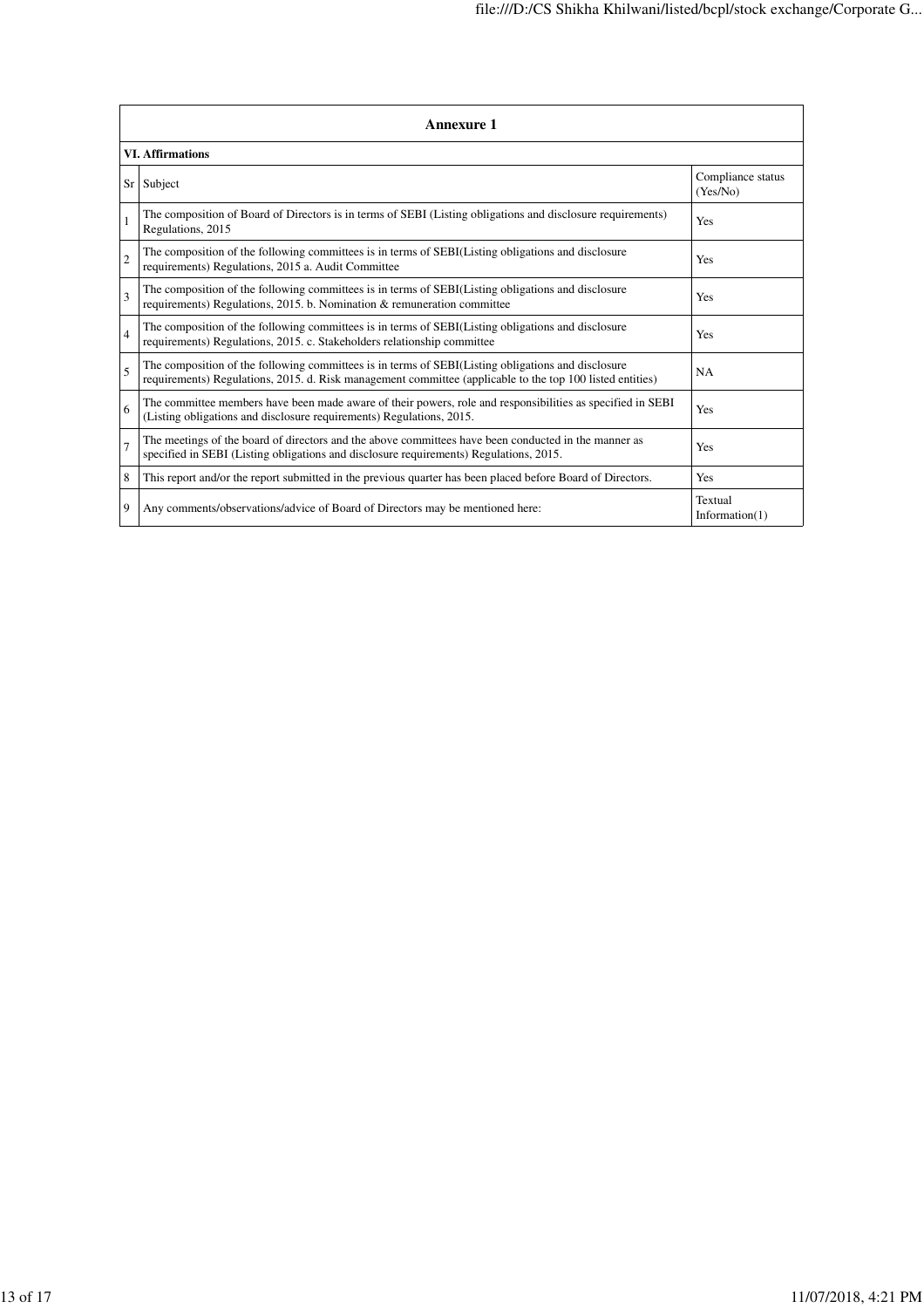| Annexure 1 |                   |                                         |  |
|------------|-------------------|-----------------------------------------|--|
| <b>Sr</b>  | Subject           | Compliance status                       |  |
|            | Name of signatory | SHIKHA KHILWANI                         |  |
|            | Designation       | Company Secretary and Compliance Office |  |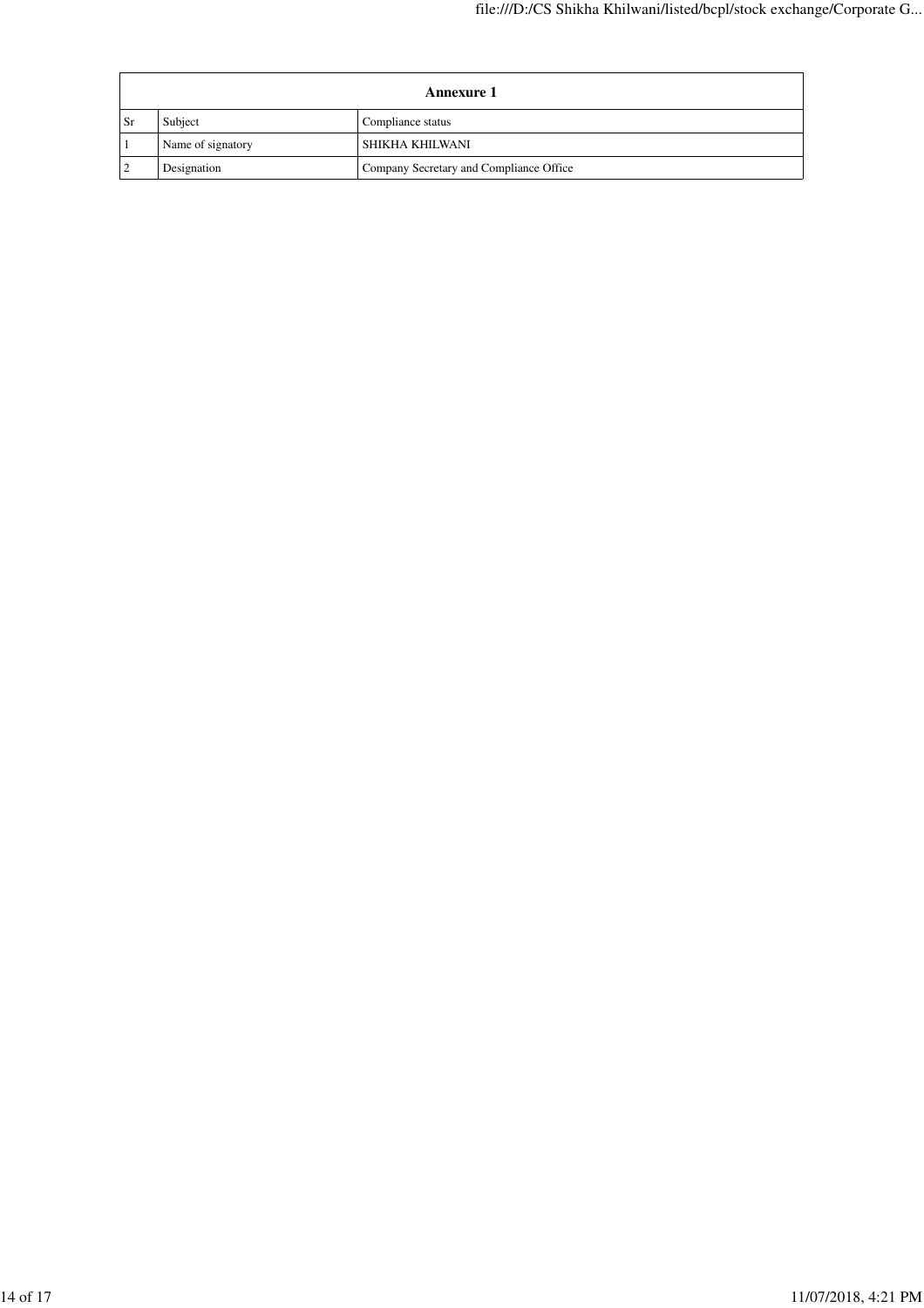| <b>Text Block</b>      |                                                                                                                                                              |  |
|------------------------|--------------------------------------------------------------------------------------------------------------------------------------------------------------|--|
| Textual Information(1) | The Company does not fall under the category of Top 100 Listed Companies. Therefore, the Company is<br>not required to constitute Risk Management Committee. |  |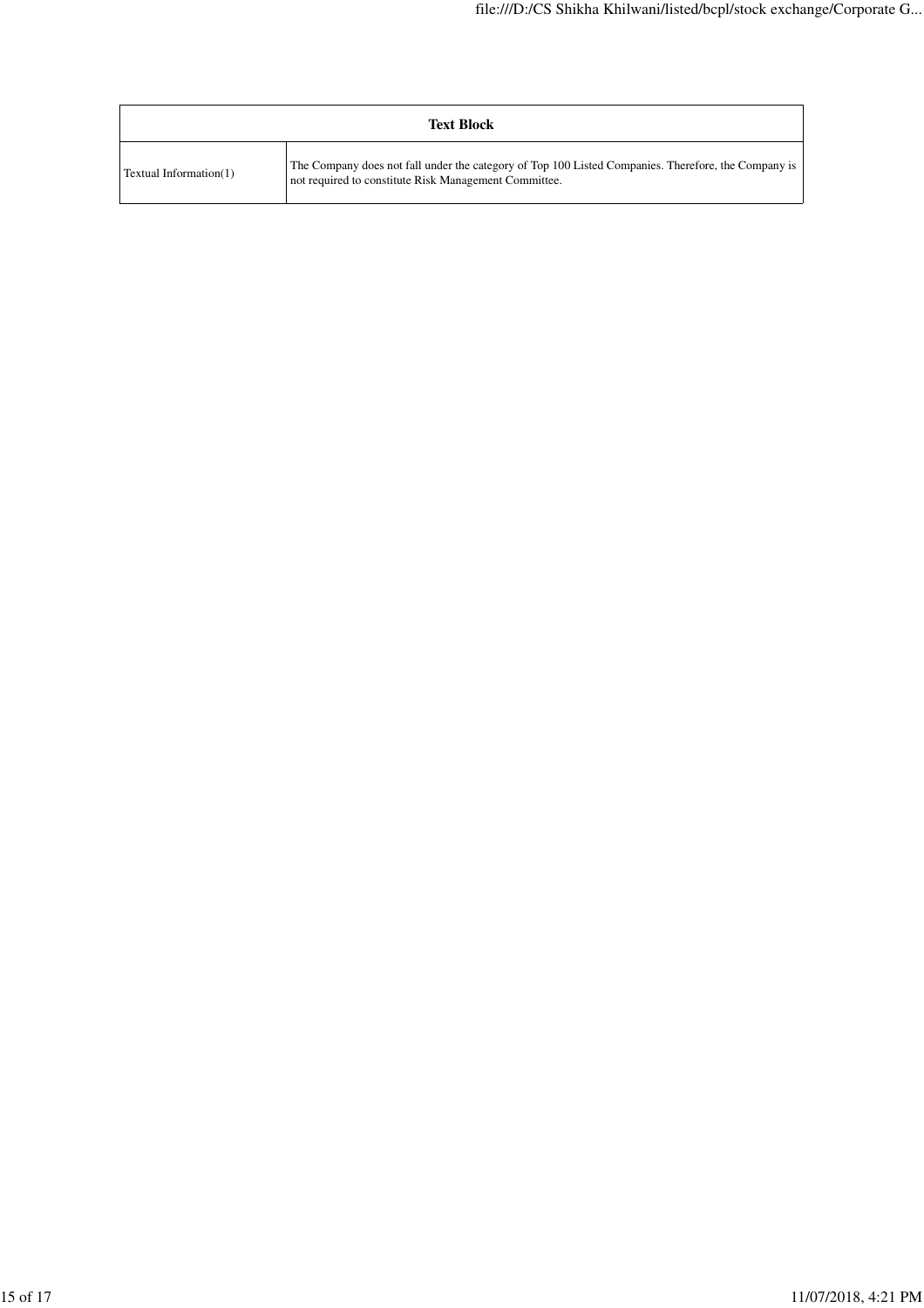| <b>Signatory Details</b> |                                         |  |
|--------------------------|-----------------------------------------|--|
| Name of signatory        | SHIKHA KHILWANI                         |  |
| Designation of person    | Company Secretary and Compliance Office |  |
| Place                    | <b>INDORE</b>                           |  |
| Date                     | 11-07-2018                              |  |